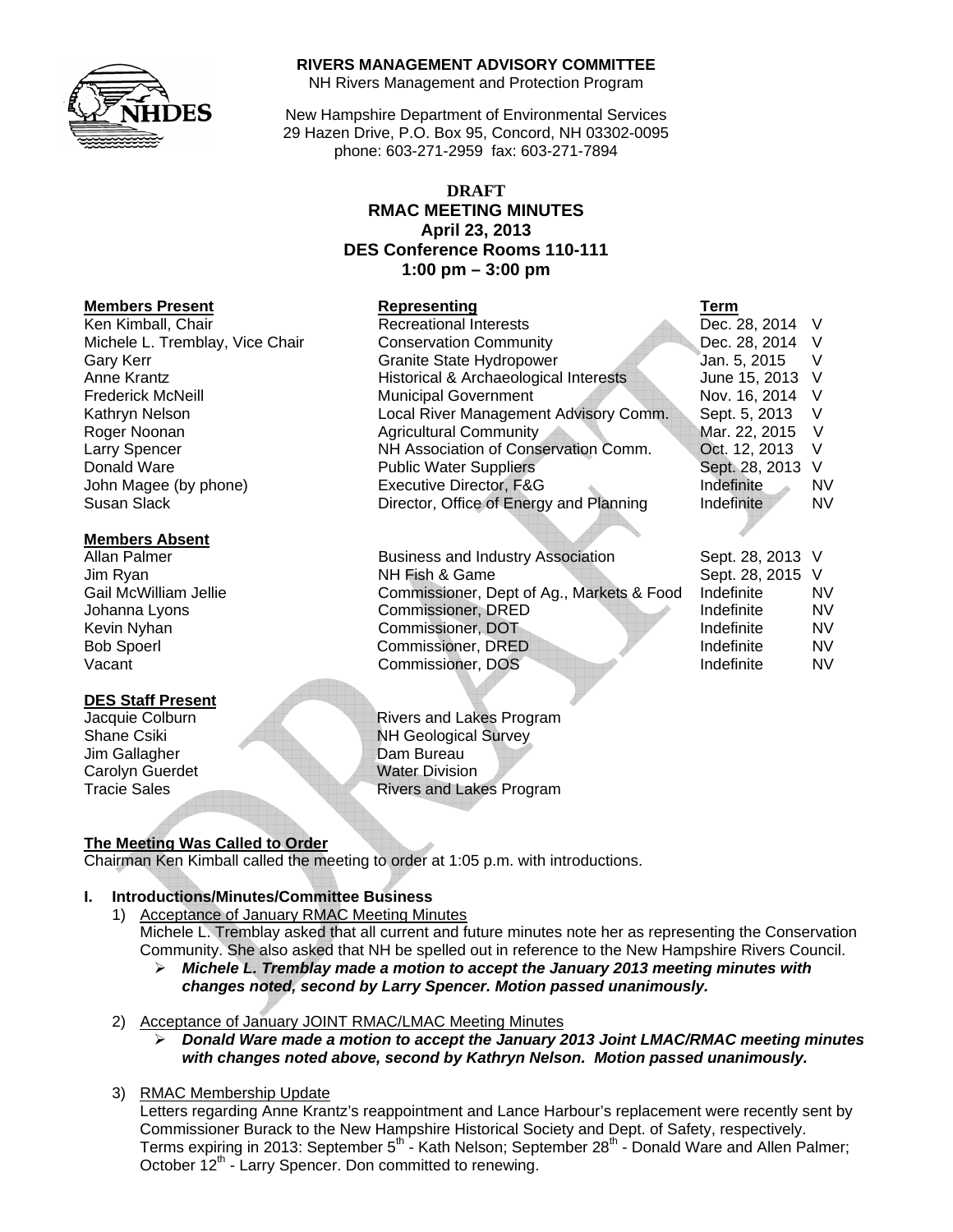# **II. Update Regarding RMPP Activities**

- 1) RMPP Updates Jacquie Colburn
	- Focus of work since the January  $23<sup>rd</sup>$  meeting has been mainly on the Rivers Program.
	- a. RMAC/LMAC ISF Letter and Report to Commissioner
		- The letter was submitted to Commissioner Burack on February 21<sup>st</sup>. There will be a meeting on Tuesday, May 7, to discuss the report's conclusions and how would he like to respond. It was agreed that if his response is positive he can send that response to the RMAC in writing. However, if the response is not positive the RMAC would like him to be at the joint meeting to respond to concerns.
	- b. Connecticut River Creosote Tracie Sales

On 2/26/13 a representative from DES' Waste Management Division took photos of the bridge still dripping creosote into the river in North Strafford. On March  $7<sup>th</sup>$ , DES sent a letter to the railroad company asking for a meeting. DES met on April 9<sup>th</sup> with representatives from the St. Lawrence & Atlantic railroad company and its holding company, along with an EPA representative and a representative from Vermont. The RR company agreed to replace the bridge ties this year. DES has also received a report of activity done last November, during which the RR company removed contaminated dirt and vegetation and then laid down mats under the bridge. The mats will stay until the bridge ties are replaced. There will be testing of the soil and other follow-up activities once the tie replacement is complete. The RR company will be required to report back on a continuing basis.

DOT is going to have to do the same at the Frankenstein Trestle Bridge as they are from the same batch of railroad ties, though this bridge does not cross a river or stream.

There was discussion as to fines and what could be done with monies received. Mentioned were grants to LACs and restoration to the cemetery/industrial park in Colebrook where the Mohawk River flows into the Connecticut. The group agreed that money should be directed to projects in the N. Stratford area.

- c. Other items
	- $4/27$  LAC Workshop Postponed to October 19<sup>th</sup> as there were not enough registrations to make it worth the time and effort. Planning has been done with the New Hampshire Rivers Council. Staff have invested a lot of time to update the LAC membership information in preparation.
	- Instream Flow Program Jacquie and Tracie continue to provide assistance to Wayne Ives. Jacquie is attending hearings and executive sessions regarding HB 588.
	- 604(b) Grants Rivers and Lakes Programs administration of the 604(b) Grants is nearly finished. Two more grants are due at the end of April. The most recent round of grants was transferred to Watershed Assistance Section a few months ago. Funding for these programs continues to decline. Kath Nelson asked if the change in structure would affect funding for LAC projects. Jacquie replied that Rivers and Lakes staff will remain on the review committee and will ensure that the LACs remain supported as funding allows.
		- RMPP/LMPP Budget Program budget is level funded with no increase or decrease.
	- DES Budget In early April the House voted to pass the DES FY 14/15 Operating Budget (HB1), the Operating Budget Trailer Bill (HB2) and the Capital Budget (HB25). The Operating Budget for DES, as passed by the House, is essentially the same budget as proposed by the Governor. The only change to the Operating Budget was a \$1.4 million increase in FY15 to start fully funding the waiting list of communities seeking state aid grants for wastewater treatment plant upgrades, drinking water system upgrades and landfill closures. The Capital Budget includes funding for our Clean & Drinking Water State Revolving Loan funds, Dams Repairs & Reconstruction, and Flood Gauging Upgrades for the 14/15 biennium, plus it allows older capital budget appropriations to be carried forward into the 14/15 biennium. Now all three bills will go to the Senate for review, debate, modification and approval.

Sequestration – don't know the affect yet to Watershed Management Bureau. Waiting to see what is happening to federal budget.

#### 2) RMPP 25th Anniversary Observance Plans

Sonya Carlson and Jacquie, with help from Steve Couture, laid out the new poster reviewing the 25 years of the RMPP. It shows when the 18 designated rivers became part of program, as well as many other events significant to the Rivers Program including historical snippets from old brochures and news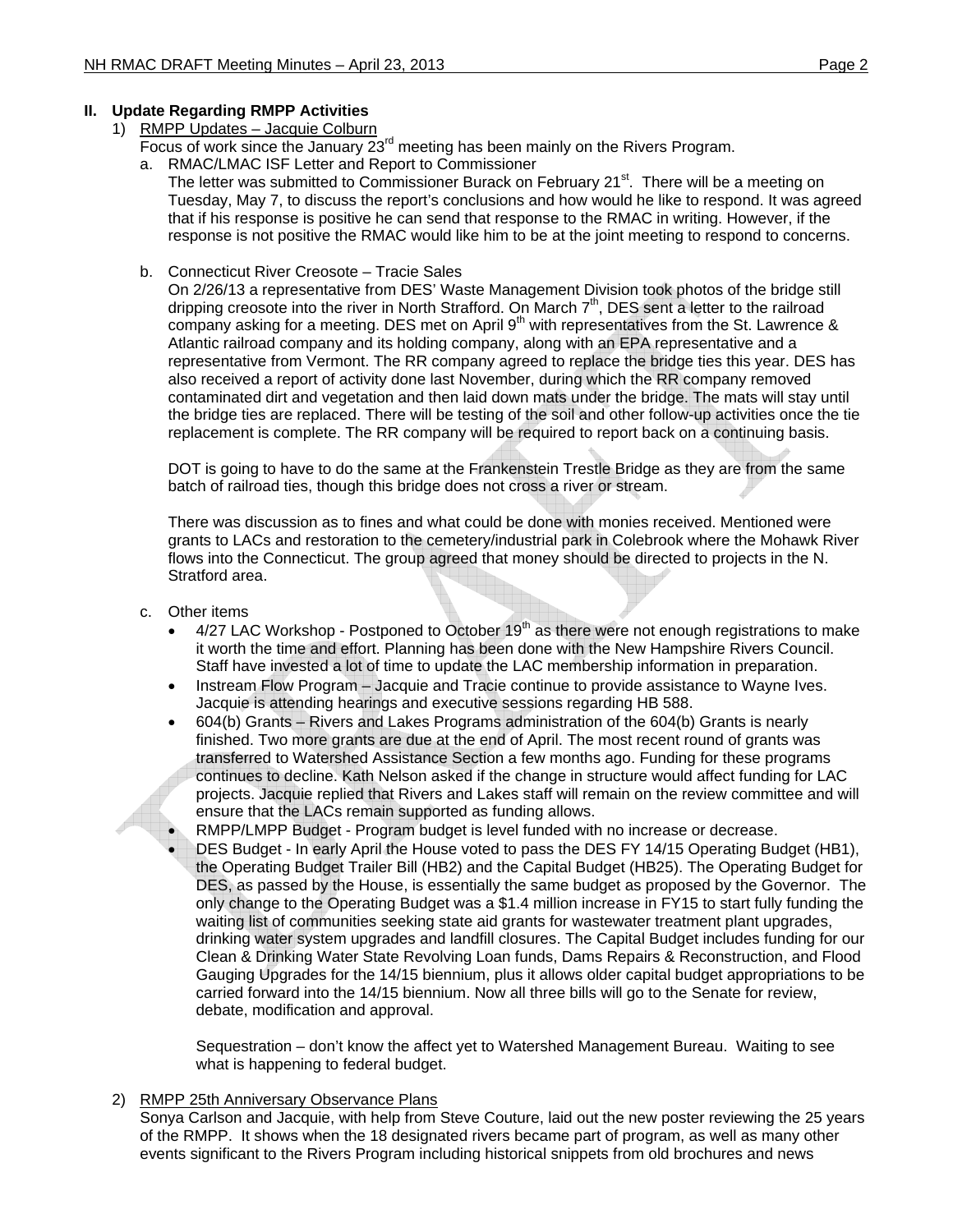articles. There will be additional posters made for others to use around the state at different venues. Tremblay offered the New Hampshire Rivers Council to host the map online.

The New Hampshire Rivers Council had a successful Wild & Scenic Film Festival on March 29th. Roger Noonan worked with Congresswoman Kuster's office to get a Congressional Proclamation of the 20<sup>th</sup> anniversary of the New Hampshire Rivers Council.

The Rivers Program will have a display in the DES lobby in July.

The subcommittee of Larry Spencer, Michele L. Tremblay, Roger Noonan, Tracie and Jacquie will be meeting this afternoon to make plans for June & July events, including a potential ceremony at the June 19<sup>th</sup> Governor and Council and a Rivers Celebration Day with awards ceremony. Chairman Kimball also noted we need to mention what needs to be done in the future.

#### 3) 2013 Survey of the Rivers and Lake Program – Tracie Sales

Tracie said that 23 responses have been received so far, 10 of them from RMAC members. The survey is still open as the LACs have until the end of May to respond. She gave a brief overview of the responses:

- "Designating NH rivers" was the most important purpose of the RMPP, with half of RMAC members rating it as #1.
- "Protection of Instream Flows on Designated Rivers" ranked as the 2nd most important purpose of the RMPP.
- Overwhelmingly, the most important duty of the RMAC is felt to be "Review of nominated rivers for designation under RMPP."

Tremblay commented that it takes a lot of administrative work to get LAC members nominated to their LACs. She suggested longer terms for the members to reduce the burden.

4) Statute Review: Comparison of RSA 483 & 483-A

This discussion was largely postponed, but Ken Kimball said that it would be the focus of the next meeting. Among the items he would like to discuss are the RMPP's overlap with the Shoreline rules, the LACs, and the LMAC. He also would like to discuss dam removals. Kimball asked the group to think about how RSA 483 can be made more powerful.

# **III. Surplus Land Disposals**

1) Proposed SLR 13-008 Concord – Jacquie Colburn

Jacquie reviewed the 4 acres and structures on the property with a PowerPoint presentation of the site visit she and Tracie conducted last week. The checklist had been filled out and was available online. After much discussion, it was suggested that a buffer along the river be retained as part of the adjacent Russell Shea State Forest. The buffer would maintain connectivity between the Russell Shea State Forest and the state forest lands across Iron Works Road, would protect the river from future encroachment, and provide the opportunity for a future trail along the river. The committee would like to consult the wildlife action plan for a recommended actual buffer width. Tremblay will work with John Magee of F&G to come up with the actual buffer width. The retention of the buffer by the state will require a lot line adjustment.

- ¾ *Michele L. Tremblay moved that the RMAC recommend that this sale proceed but that connectivity*  between the two state parcels this side of the river are maintained in ownership by the state and the *size of the connected area be determined by the Wildlife Action Plan connectivity guidelines, not to be less than 100 ft. from the brook, second by Gary Kerr. No Action.*
- ¾ *Michele L. Tremblay moved that the RMAC recommends that the sale proceed but that the State maintain ownership of the riparian area to provide connectivity, stream bank protection against erosion, and wildlife and recreational opportunities, number to be determined in consultation with Fish and Game to determine what will meet those values, second by Gary Kerr. Motion passed unanimously.*

2) SLR 13-001 Wentworth Summary This SLR was within RMAC jurisdiction along the Magallaway River in Wentworth's Location and it prompted the change that is being proposed to the LMAC and RMAC Procedure for review of SLRs. The proposal was for a conservation easement grant of 284 ac. (two separate lots on either side of Rte. 16) to the US Fish & Wildlife Service for annexation to Umbagog National Wildlife Refuge. The state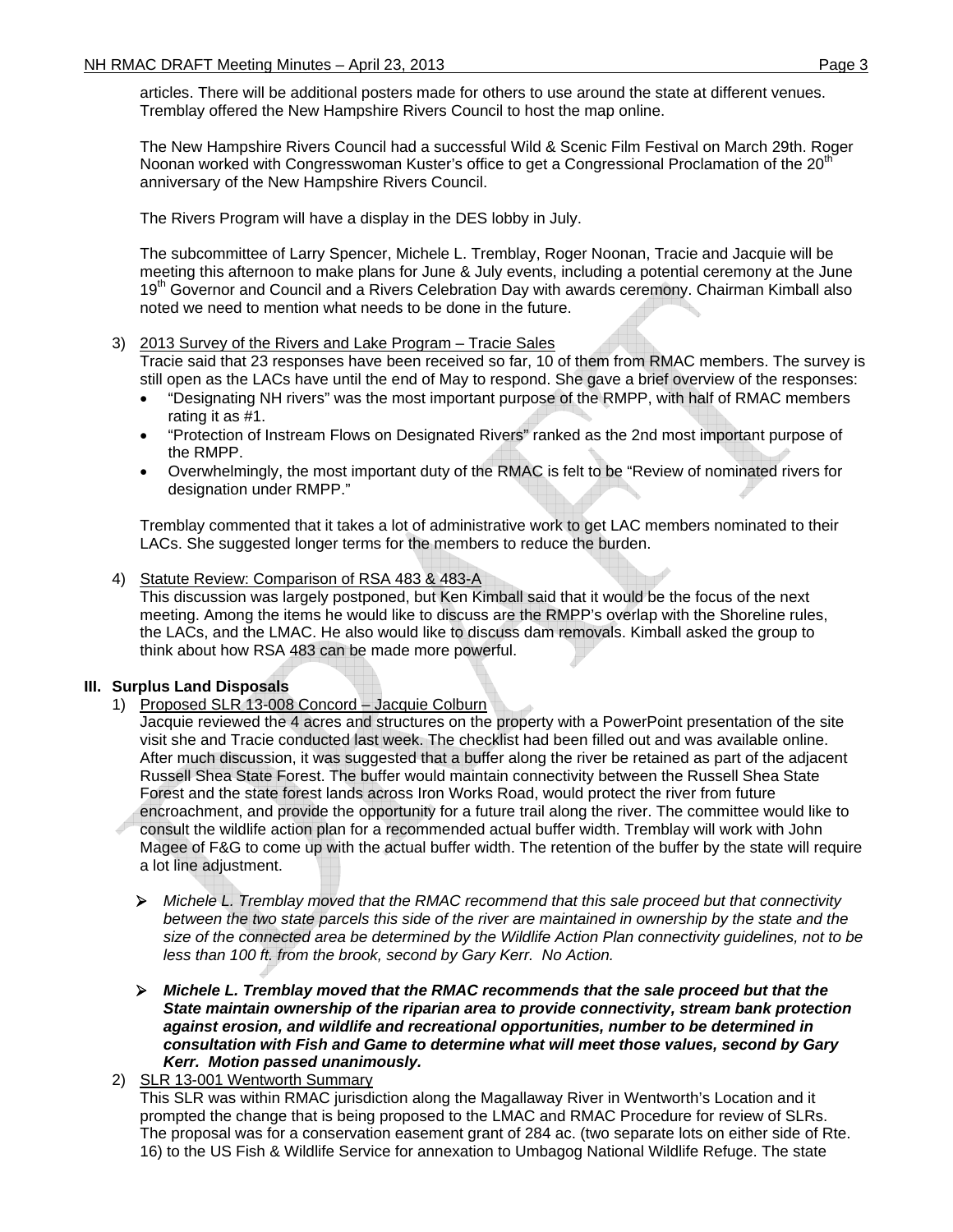retains ownership of the property, and receives a 220 ac. property in exchange. No change in public access to the Magallaway River would occur, and no development of the property has been proposed. Staff recommended a categorical exclusion due to the *de minimus* impact of the proposed conservation easement grant.

### 3) Proposed Revisions to the RMAC SLR Policy

Currently RMAC has given the responsibility of categorical exclusions to the chair/vice chair. In the case of the Wentworth SLR described above, Chairman Kimball had background information on the proposal that made the committee's recommendation very simple, but had that information been known by a member other than the Chair/Vice Chair, the committee would have missed out on that additional information.

Therefore, Tremblay suggested that we bring the full RMAC into the discussion when DES recommends a categorical exclusion to the chair/vice chair; so the recommendation is circulated to all RMAC members with instructions that if they disagree/want to comment to notify the Chair within 7 days. Too much power is currently vested in the chair/vice-chair to decide unilaterally and though all decisions to date have worked well, it only takes but a bad one to create a large problem.

#### ¾ *Michele L. Tremblay moved to amend the policy and procedure so that all SLRs proposed for categorical exclusion are sent to the full committee with 7 days to respond the chair and vice chair, second by Kathryn Nelson. Motion passed unanimously.*

Susan Slack noted that while the RMAC's review of SLRs was considered a low priority according to member feedback in the survey, the committee's feedback was important to CORD.

### **IV. Legislative Priorities**

1) Impact of HB 428, Relative to Funds for Dam Maintenance – Jim Gallagher

Gallagher shared that HB 428 legislation has to do with the dam maintenance revolving loan fund. It has passed the House and Senate and is waiting for the Governor's signature. Three quarters of dams in our state are privately owned. This fund was established in 2008 to help fund repair of privately owned dams. The legislation gave the Dam Bureau more enforcement authority which they used to enforce fines for failure to pay dam registration fees. There has been \$50,000 collected so far. In 2009 it was amended to provide other revenue sources, grants, etc. This new bill will allow the funds to also be used for dam removal, and allows municipalities to apply for the funds as well. No rules have been developed yet for the fund. The Dam Bureau will look at what other states do. Capitalization will be important as dam removal is expensive, but funds will also be allowed for feasibility studies.

There is a Dam Rehab bill in Congress that could provide up to \$2.5 million to NH for the repair of publicly opened dams. Tremblay noted another federal bill.

#### 2) Review of Proposed Rivers Related Legislation – Michele L. Tremblay

A number of bills were tracked but the RMAC focused on HB 588 (instream flow), HB 292 (milfoil) HB 513 (shoreland), SB 124 (integrated land permitting process) and SB 168 (municipal revolving fund).

- For the instream flow bill, there have been concerns regarding length of the study and its funding. One question that has been raised is whether or not the ISF process can continue if the extension is not passed.
- The shoreland bill is has gone through many changes, one of which is permission vs. notification to enter properties for enforcement actions. Other departments do not have these issues.
- The integrated land permitting program is moving forward. Tremblay is concerned about permit notification at the municipal level and for the LACs, she feels that the bill could overwrite that aspect of the LACs' responsibilities in RSA 483.

### **V. Other Business and Action Item Review**

- 1) Action Item Review
	- a. SLR 13-008 Response to CORD
	- b. Update RMAC SLR policy
	- c. Changes to the RMPP  $25<sup>th</sup>$  Anniversary poster (add Meanderings, correct TS Irene)
- 2) Next Meeting September/October **The next RMAC meeting will be Wednesday, October 2, 2013 at 9:00 a.m.**